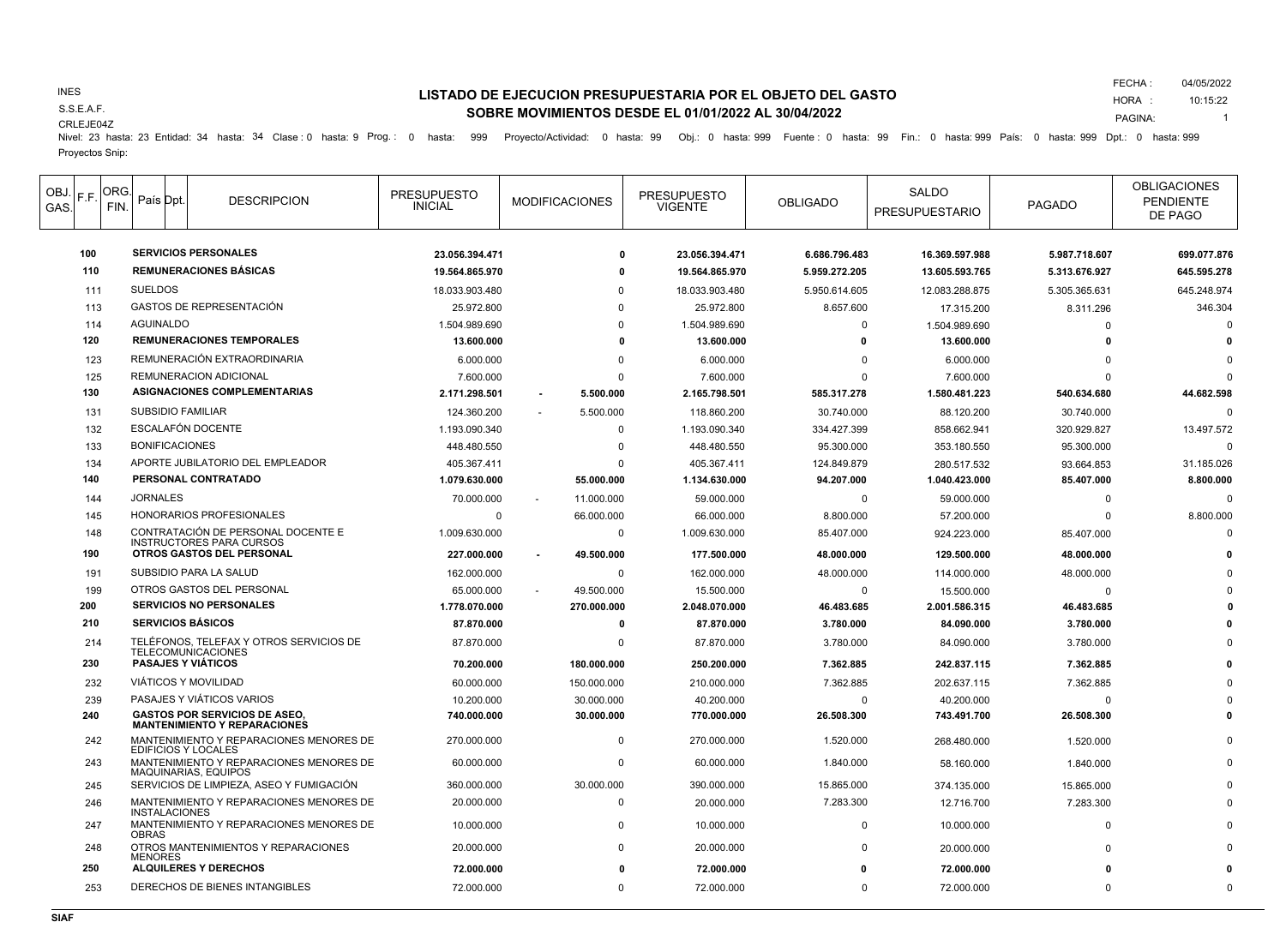### INES

S.S.E.A.F.

## **LISTADO DE EJECUCION PRESUPUESTARIA POR EL OBJETO DEL GASTO SOBRE MOVIMIENTOS DESDE EL 01/01/2022 AL 30/04/2022**

FECHA : 04/05/2022

HORA : PAGINA: 10:15:22 2

CRLEJE04Z

Nivel: 23 hasta: 23 Entidad: 34 hasta: 34 Clase : 0 hasta: 9 Prog.: 0 hasta: 999 Proyecto/Actividad: 0 hasta: 99 Obj.: 0 hasta: 999 Fuente : 0 hasta: 99 Fin.: 0 hasta: 999 País: 0 hasta: 999 Dpt.: 0 hasta: 999 Proyectos Snip:

| OBJ.<br>GAS | F.F. | ORG.<br>FIN.                              | País Dpt.                                             |  | <b>DESCRIPCION</b>                      | <b>PRESUPUESTO</b><br><b>INICIAL</b> | <b>MODIFICACIONES</b> | <b>PRESUPUESTO</b><br><b>VIGENTE</b> | <b>OBLIGADO</b> | SALDO<br><b>PRESUPUESTARIO</b> | PAGADO     | <b>OBLIGACIONES</b><br><b>PENDIENTE</b><br>DE PAGO |
|-------------|------|-------------------------------------------|-------------------------------------------------------|--|-----------------------------------------|--------------------------------------|-----------------------|--------------------------------------|-----------------|--------------------------------|------------|----------------------------------------------------|
| 260         |      | <b>SERVICIOS TÉCNICOS Y PROFESIONALES</b> |                                                       |  | 568.000.000                             | $\Omega$                             | 568.000.000           | 8.832.500                            | 559.167.500     | 8.832.500                      |            |                                                    |
|             | 261  |                                           | DE INFORMATICA Y SISTEMAS COMPUTARIZADOS              |  |                                         | 240.000.000                          | $\mathbf 0$           | 240.000.000                          | 2.640.000       | 237.360.000                    | 2.640.000  |                                                    |
|             | 262  |                                           | IMPRENTA, PUBLICACIONES Y REPRODUCCIONES              |  |                                         | 70.000.000                           | $\Omega$              | 70.000.000                           | 950.000         | 69.050.000                     | 950.000    |                                                    |
|             | 263  |                                           | <b>SERVICIOS BANCARIOS</b>                            |  |                                         | 6.000.000                            | $\Omega$              | 6.000.000                            | 687.500         | 5.312.500                      | 687.500    |                                                    |
|             | 265  |                                           | PUBLICIDAD Y PROPAGANDA                               |  |                                         | 6.000.000                            | $\Omega$              | 6.000.000                            | 225.000         | 5.775.000                      | 225.000    |                                                    |
|             | 266  |                                           | CONSULTORIAS, ASESORIAS E INVESTIGACIONES             |  |                                         | 160.000.000                          | $\Omega$              | 160.000.000                          | $\mathbf 0$     | 160.000.000                    | $\Omega$   |                                                    |
|             | 268  |                                           | SERVICIOS DE COMUNICACIONES                           |  |                                         | 76.000.000                           | $\Omega$              | 76.000.000                           | 4.330.000       | 71.670.000                     | 4.330.000  |                                                    |
|             | 269  |                                           | SERVICIOS TECNICOSY PROFESIONALES VARIOS              |  |                                         | 10.000.000                           | $\Omega$              | 10.000.000                           | $\Omega$        | 10.000.000                     | $\Omega$   |                                                    |
|             | 270  |                                           | <b>SERVICIO SOCIAL</b>                                |  |                                         | 120.000.000                          | $\Omega$              | 120.000.000                          | $\Omega$        | 120.000.000                    | 0          |                                                    |
|             | 275  |                                           | SERVICIO DE PRIMEROS AUXILIOS Y TERCERIZADOS          |  |                                         | 120.000.000                          | $\Omega$              | 120.000.000                          | $\Omega$        | 120.000.000                    |            |                                                    |
|             | 280  |                                           | OTROS SERVICIOS EN GENERAL                            |  |                                         | 80.000.000                           | 50.000.000            | 130.000.000                          | $\Omega$        | 130.000.000                    |            |                                                    |
|             | 282  |                                           | SERVICIOS DE VIGILANCIA                               |  |                                         | 80.000.000                           | 50.000.000            | 130.000.000                          | $\Omega$        | 130.000.000                    | n          |                                                    |
|             | 290  |                                           | SERVICIOS DE CAPACITACIÓN Y ADIESTRAMIENTO            |  |                                         | 40.000.000                           | 10.000.000            | 50.000.000                           |                 | 50.000.000                     |            |                                                    |
|             | 291  |                                           |                                                       |  | CAPACITACIÓN DEL PERSONAL DEL ESTADO    | 40.000.000                           | 10.000.000            | 50.000.000                           | $\Omega$        | 50.000.000                     | $\Omega$   |                                                    |
|             | 300  |                                           |                                                       |  | <b>BIENES DE CONSUMO E INSUMOS</b>      | 956.830.000                          | 10.000.000            | 966.830.000                          | 12.180.348      | 954.649.652                    | 12.180.348 |                                                    |
|             | 310  |                                           | <b>PRODUCTOS ALIMENTICIOS</b>                         |  |                                         | 120.000.000                          | $\Omega$              | 120.000.000                          | 1.435.673       | 118.564.327                    | 1.435.673  |                                                    |
|             | 311  |                                           | ALIMENTOS PARA PERSONAS                               |  |                                         | 120.000.000                          | $\Omega$              | 120.000.000                          | 1.435.673       | 118.564.327                    | 1.435.673  |                                                    |
|             | 320  |                                           |                                                       |  | <b>TEXTILES Y VESTUARIOS</b>            | 40.000.000                           |                       | 40.000.000                           | $\mathbf{0}$    | 40.000.000                     | 0          |                                                    |
|             | 323  |                                           | <b>CONFECCIONES TEXTILES</b>                          |  |                                         | 40.000.000                           | $\Omega$              | 40.000.000                           | $\Omega$        | 40.000.000                     |            |                                                    |
|             | 330  |                                           | PRODUCTOS DE PAPEL, CARTÓN E IMPRESOS                 |  |                                         | 154.850.000                          | 30.000.000            | 184.850.000                          | $\Omega$        | 184.850.000                    | n          |                                                    |
|             | 331  |                                           | PAPEL DE ESCRITORIO Y CARTÓN                          |  |                                         | 24.000.000                           | 10.000.000            | 34.000.000                           | $\Omega$        | 34.000.000                     | n          |                                                    |
|             | 333  |                                           | PRODUCTOS DE ARTES GRAFICAS                           |  |                                         | $\mathbf 0$                          | 10.000.000            | 10.000.000                           | $\mathbf 0$     | 10.000.000                     |            |                                                    |
|             | 334  |                                           | PRODUCTOS DE PAPEL Y CARTON                           |  |                                         | 24.000.000                           | 10.000.000            | 34.000.000                           | $\Omega$        | 34.000.000                     |            |                                                    |
|             | 335  |                                           |                                                       |  | LIBROS, REVISTAS Y PERIÓDICOS           | 40.000.000                           | $\Omega$              | 40.000.000                           | $\Omega$        | 40.000.000                     |            |                                                    |
|             | 336  |                                           | TEXTOS DE ENSEÑANZA                                   |  |                                         | 66.850.000                           | $\Omega$              | 66.850.000                           | $\Omega$        | 66.850.000                     | O          |                                                    |
|             | 340  |                                           | BIENES DE CONSUMO DE OFICINAS E INSUMOS               |  |                                         | 472.480.000                          | 20.000.000            | 452.480.000                          | 7.545.310       | 444.934.690                    | 7.545.310  |                                                    |
|             | 341  |                                           |                                                       |  | <b>ELEMENTOS DE LIMPIEZA</b>            | 48.000.000                           | $\mathbf 0$           | 48.000.000                           | 931.600         | 47.068.400                     | 931.600    |                                                    |
|             | 342  |                                           | ÚTILES DE ESCRITORIO, OFICINA Y ENSERES               |  |                                         | 355.480.000                          | 30.000.000            | 325.480.000                          | 698.600         | 324.781.400                    | 698.600    |                                                    |
|             | 343  |                                           | ÚTILES Y MATERIALES ELÉCTRICOS                        |  |                                         | 50.000.000                           | 10.000.000            | 60.000.000                           | 5.654.560       | 54.345.440                     | 5.654.560  |                                                    |
|             | 344  |                                           | UTENSILIOS DE COCINA Y COMEDOR                        |  |                                         | 3.000.000                            | $\Omega$              | 3.000.000                            | $\mathbf 0$     | 3.000.000                      | $\Omega$   |                                                    |
|             | 345  |                                           | PRODUCTOS DE VIDRIO, LOZA Y PORCELANA                 |  |                                         | 5.000.000                            | $\Omega$              | 5.000.000                            | $\mathbf 0$     | 5.000.000                      | $\Omega$   |                                                    |
|             | 346  |                                           |                                                       |  | REPUESTOS Y ACCESORIOS MENORES          | 6.000.000                            | $\Omega$              | 6.000.000                            | 257.000         | 5.743.000                      | 257.000    |                                                    |
|             | 347  |                                           |                                                       |  | ELEMENTOS Y ÚTILES DIVERSOS             | 5.000.000                            | $\Omega$              | 5.000.000                            | 3.550           | 4.996.450                      | 3.550      |                                                    |
|             | 350  |                                           | PRODUCTOS E INSTRUM. QUÍMICOS Y<br><b>MEDICINALES</b> |  |                                         | 50.000.000                           | $\mathbf{0}$          | 50.000.000                           | $\Omega$        | 50.000.000                     | O          |                                                    |
|             | 351  |                                           |                                                       |  | <b>COMPUESTOS QUÍMICOS</b>              | 12.000.000                           | $\Omega$              | 12.000.000                           | $\Omega$        | 12.000.000                     | ſ          |                                                    |
|             | 352  |                                           | PRODUCTOS FARMACÉUTICOS Y MEDICINALES                 |  |                                         | 15.000.000                           | $\Omega$              | 15.000.000                           | $\Omega$        | 15.000.000                     |            |                                                    |
|             | 354  |                                           |                                                       |  | <b>INSECTICIDAS, FUMIGANTES Y OTROS</b> | 6.000.000                            | $\Omega$              | 6.000.000                            | $\Omega$        | 6.000.000                      | $\Omega$   |                                                    |